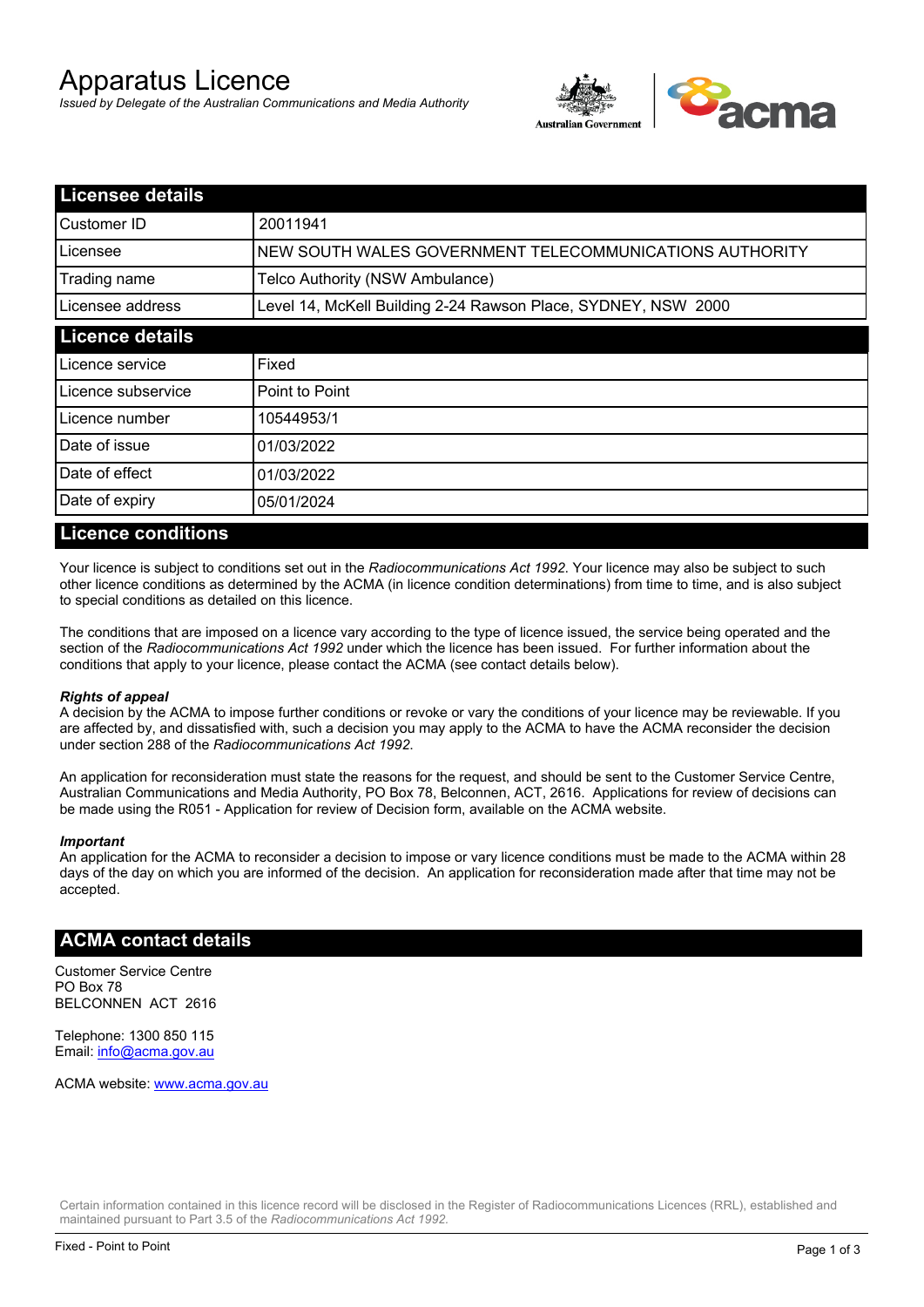# **Advisory Notes applying to licence no.: 10544953/1**

Conditions applicable to the operation of Point to Point station(s) authorised under this licence can be found in the Radiocommunications Licence Conditions (Apparatus Licence) Determination and the Radiocommunications Licence Conditions (Fixed Licence) Determination, the 'fixed licence lcd'. Copies of these determinations are available from the ACMA and from the ACMA home page (www.acma.gov.au).